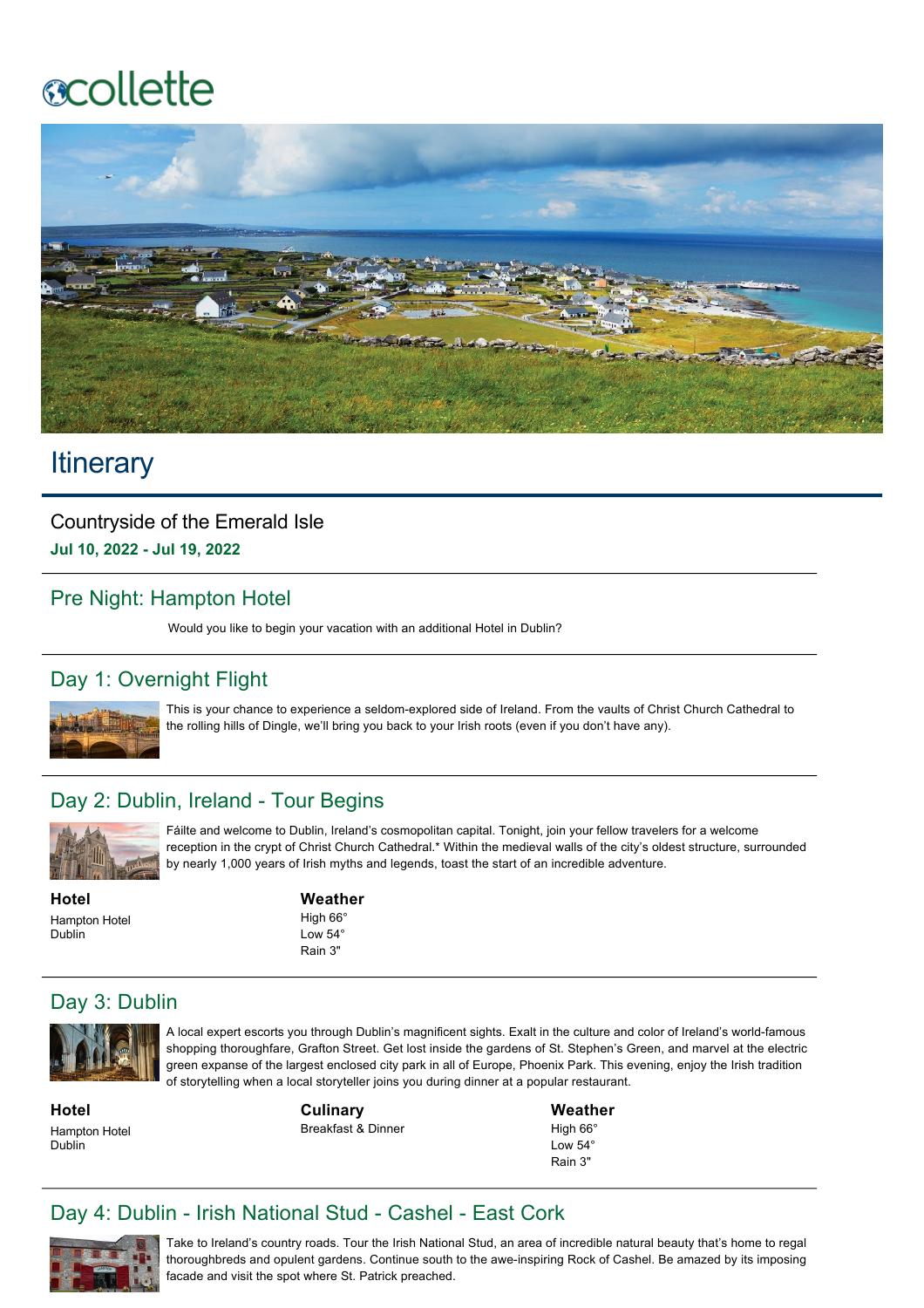**Culinary** Breakfast & Dinner **Weather** High 66° Low 53°

Rain 2"

#### Day 5: East Cork - Kinsale - Midleton - East Cork



After a relaxing morning head to the coastal village of Kinsale. Enjoy time to peruse the charming shops, galleries and cafés before joining a local expert for a leisurely walking tour. Later this afternoon, visit the Old Midleton Distillery, home of Jameson Irish Whiskey. Give it a go with a tasting of the distillery's production.

**Hotel** Garryvoe Hotel Cork

**Culinary** Breakfast

**Weather**

High 66° Low 53° Rain 2"

#### Day 6: East Cork - Garnish Island - Killarney



Travel through forty shades of green before arriving in the charming town of Glengarriff. Board a ferry and sail to a place that must be seen to be believed, Garnish Island. Sheltered in the Glengarriff Harbor of Bantry Bay, this hidden island is home to one of Ireland's most beautiful gardens. Continue over the Cork and Kerry mountains to Killarney via the breathtaking Caha Pass.

**Hotel** Muckross Park Hotel & Spa Killarney

**Culinary** Breakfast & Dinner **Weather**

High 67°  $Low 55<sup>c</sup>$ Rain 2"

#### Day 7: Killarney - Dingle - Killarney



Not far from the spirited pubs of Killarney await the enchanting hills and weather-worn bluffs of Dingle. Travel through a maze of green to Ireland's most westerly point, Slea Head, where the locals will remind you that, "the next parish over is Boston." Then, it's your choice! Explore Dingle's country lanes on foot -OR- enjoy time at leisure in Dingle Town, a place where pubs double as hardware stores and the Guinness is always freshly tapped. Upon your return to Killarney, stop by a tea house for some scrumptious homemade treats at a café that employs individuals with intellectual disabilities.\*

**Hotel** Muckross Park Hotel & Spa Killarney

**Culinary** Breakfast

**Weather** High 67° Low 55° Rain 2"

# Day 8: Killarney - Cliffs of Moher - Aran Islands (Inisheer)



Leave the rugged southern coast behind and embark on an adventure, the likes of which you've never seen. Board a ferry bound for Inisheer, the smallest of the three Aran Islands.\*\*\* Take in unrivalled views while sailing beneath the iconic Cliffs of Moher. Upon arriving in Inisheer's ethereal landscape, take a private tour through the labyrinth of stone walls blanketing the island. Learn about the island's 250 inhabitants, their livelihoods and devotion to traditional culture and customs. As the last ferry leaves for mainland Ireland, settle into your island abode\*\*\* amid desolate yet striking beauty for an experience that's totally unparalleled.

**Hotel** Tigh Ruairí Aran Islands **Culinary** Breakfast & Dinner

#### Day 9: Aran Islands (Inisheer) - Ennis



Enjoy a morning to sleep in, or wake early for a sunrise hike\*\*\*\* to O'Brien Castle. Greet the sun as it rises over the Irish mainland and illuminates Inisheer's picturesque stone walls. Later, dive into local culture during a knitting workshop and learn traditional methods and stitches used to make the famous Aran sweaters. Don't worry if you're not a knitter, you'll be a pro before you know it! Next, experience the traditional craft of making the St. Brigid's Cross. Throughout Ireland you will see these crosses affixed to homes to ward off evil and danger. This evening, after ferrying back to the mainland, toast the end of an incredible adventure!

**Hotel** Old Ground Hotel Ennis

**Culinary** Breakfast & Dinner **Weather** High 73° Low 50° Rain 2"